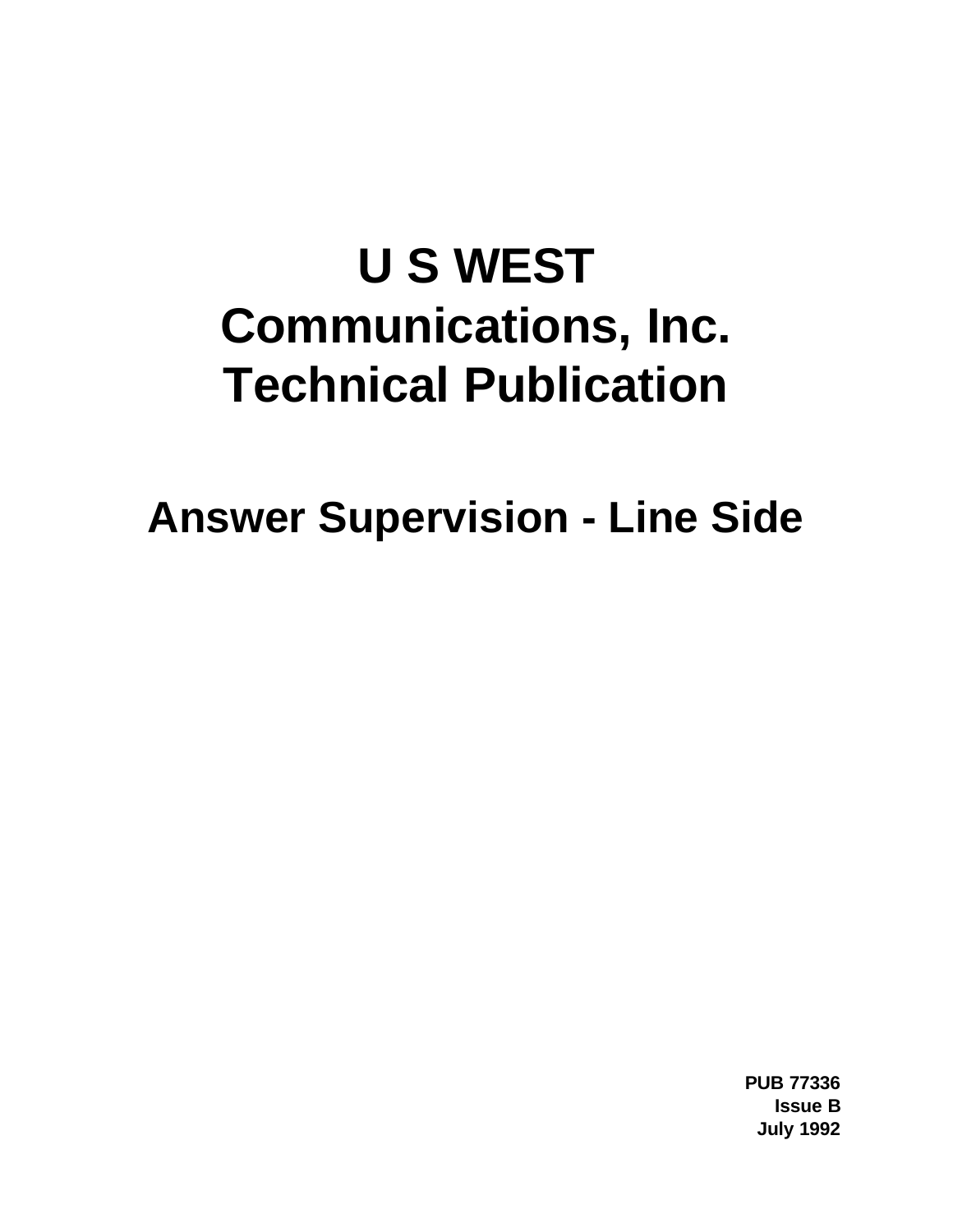# **U S WEST Communications, Inc. Technical Publication**

**Answer Supervision - Line Side**

**Copyright 1992 PUB 77336 Printed in U.S.A. Issue B All Rights Reserved July 1992**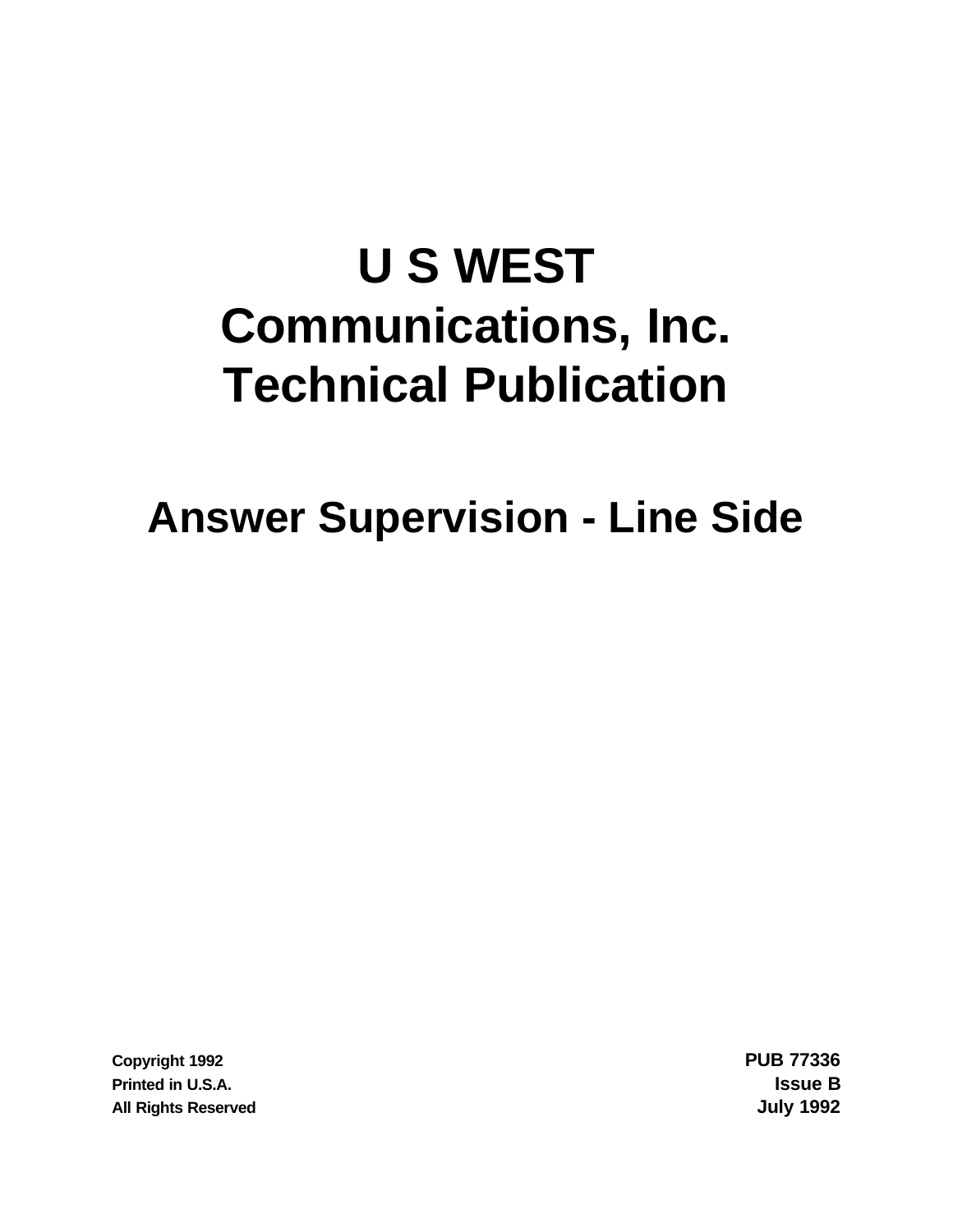# NOTICE

This U S WEST Communications, Inc. technical publication describes the technical interface specifications for the U S WEST Communications, Inc. Answer Supervision-Line Side.

U S WEST Communications, Inc. reserves the right to revise this document for any reason, including but not limited to, conformity with standards promulgated by various governmental or regulatory agencies; utilization of advances in the state of the technical arts; or to reflect of changes in the design of equipment, techniques, or procedures described or referred to herein.

Liability to anyone arising out of use or reliance upon any information set forth herein is expressly disclaimed, and no representation or warranties, expressed or implied, are made with respect to the use or purchase of customer provided equipment.

This publication is not to be construed as a suggestion to any manufacturer to modify or change any of its products, nor does this publication represent any commitment by U S WEST Communications, Inc. to purchase any product whether or not it provides the described characteristics.

If further information is required, please contact:

U S WEST Business Resources, Inc. Manager - Information Release 1801 California, Rm. 1320 Denver, CO 80202 (303) 298-8740

Throughout this publication, the term U S WEST signifies U S WEST Communications, Inc.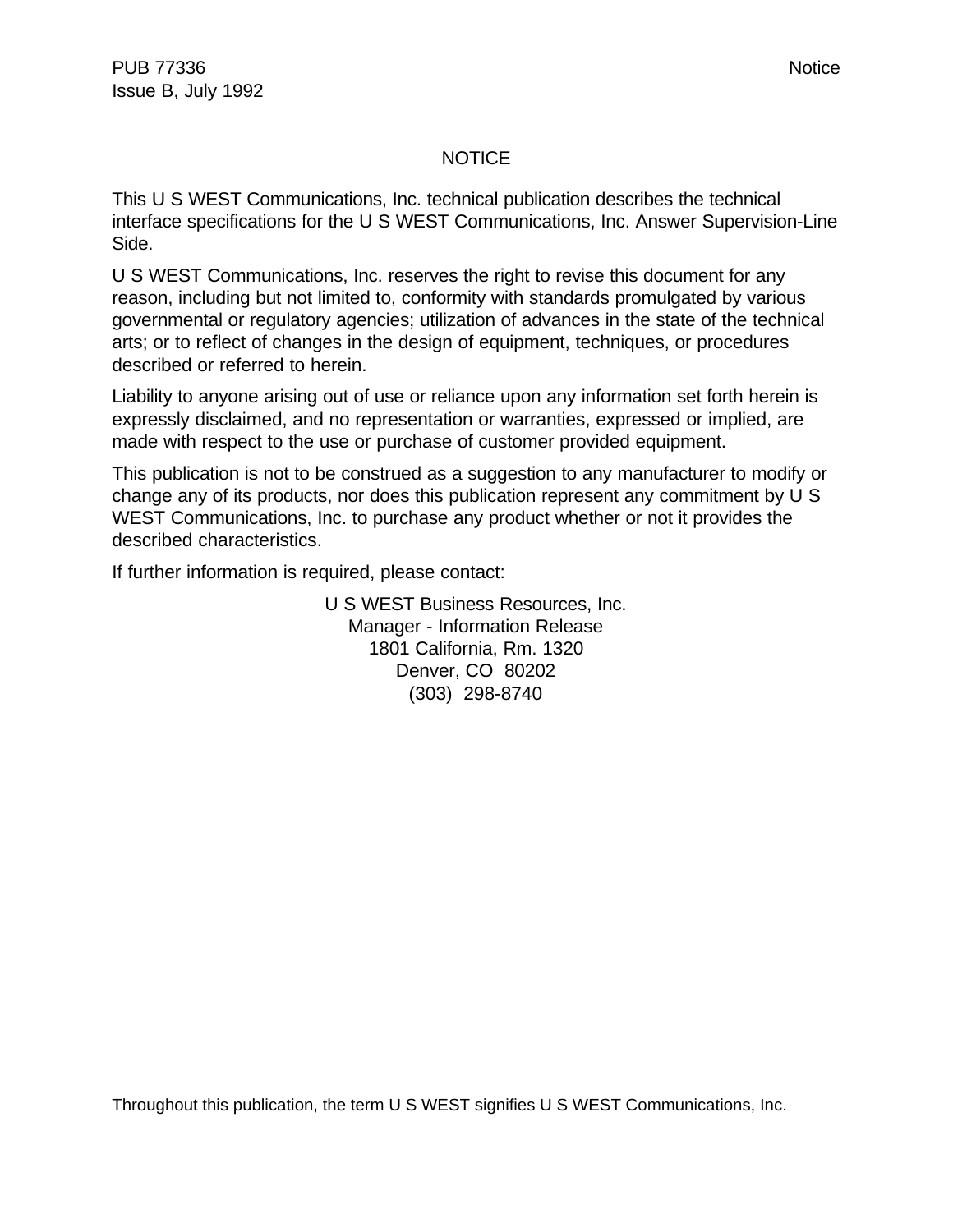$\overline{a}$ 

### **COMMENTS** PLEASE TEAR OUT AND SEND YOUR COMMENTS/SUGGESTIONS TO:

# U S WEST BUSINESS RESOURCES, INC. Manager - Writing Services 1801 California, Room 1320 Denver, Colorado 80202 (303) 298-8740

Information from you helps us to improve our Publications. Please take a few moments to answer the following questions and return to the above address.

| Was this Publication valuable to you in determining<br>our requirements?                                                                                | YES        | NO <sub>1</sub> |
|---------------------------------------------------------------------------------------------------------------------------------------------------------|------------|-----------------|
| Was the information accurate and up-to-date?                                                                                                            | YES        | NO <sub>1</sub> |
| Was the information easily understood?                                                                                                                  | <b>YES</b> | NO              |
| Were the contents logically sequenced?                                                                                                                  | YES        | NO.             |
| Were the printed pages legible?                                                                                                                         | YES        | NO              |
| Do you feel the description in the Catalog of Technical<br>Information and/or Digest of Technical Information<br>adequately described this Publication? | YES        | NO.             |

If you answered NO to any of the questions and/or if you have any other comments or suggestions, please explain:

|                                                                              | (Attach additional sheet, if necessary) |
|------------------------------------------------------------------------------|-----------------------------------------|
|                                                                              |                                         |
|                                                                              |                                         |
|                                                                              |                                         |
|                                                                              |                                         |
| Telephone Number National According to the Contract of Telephone Number 2014 |                                         |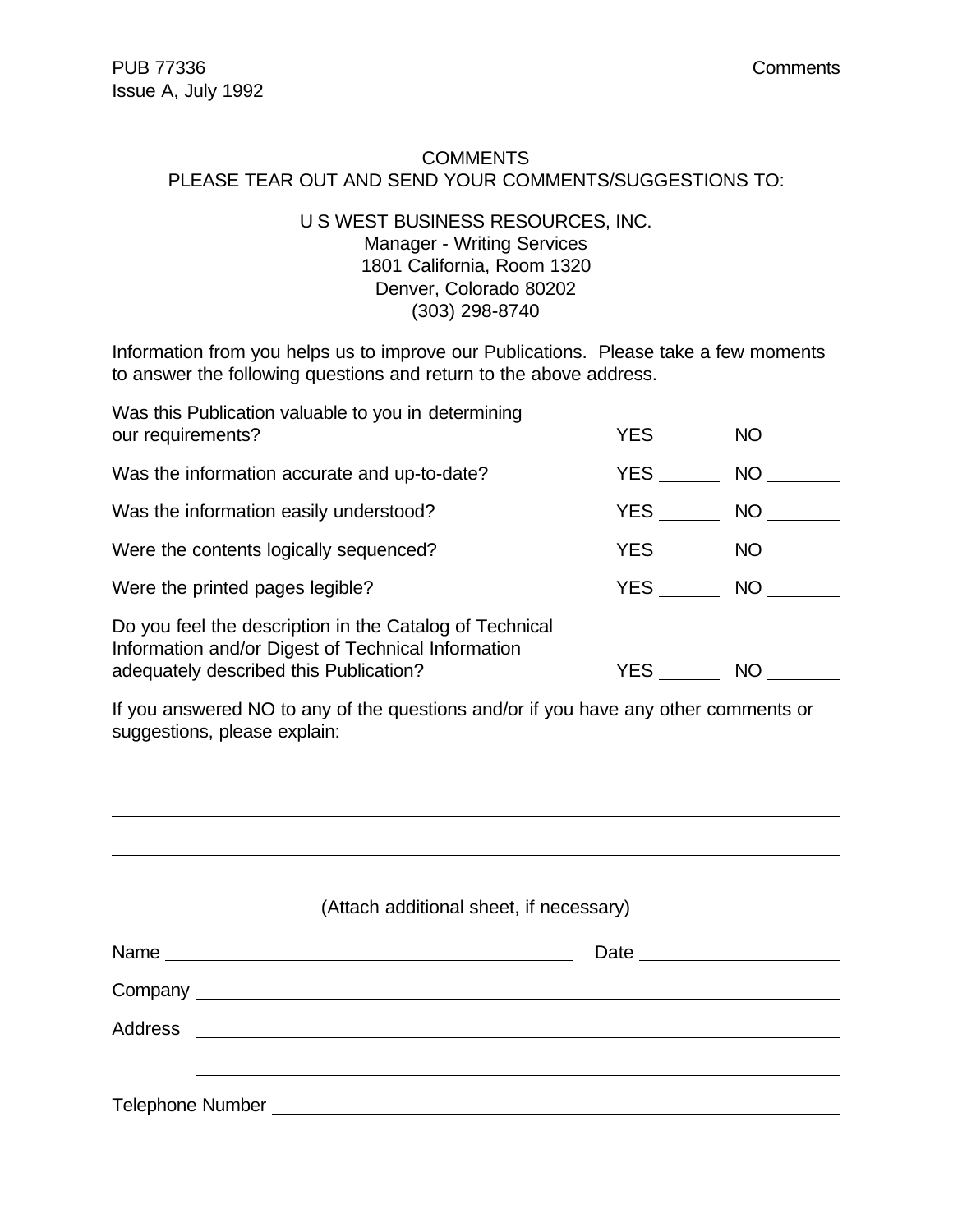# **CONTENTS**

# **Chapter and Section**

# Page

|                  | 1.1 |  |
|------------------|-----|--|
| 2.               |     |  |
| $\overline{3}$ . |     |  |
| $\overline{4}$ . |     |  |
| 5.               | 5.1 |  |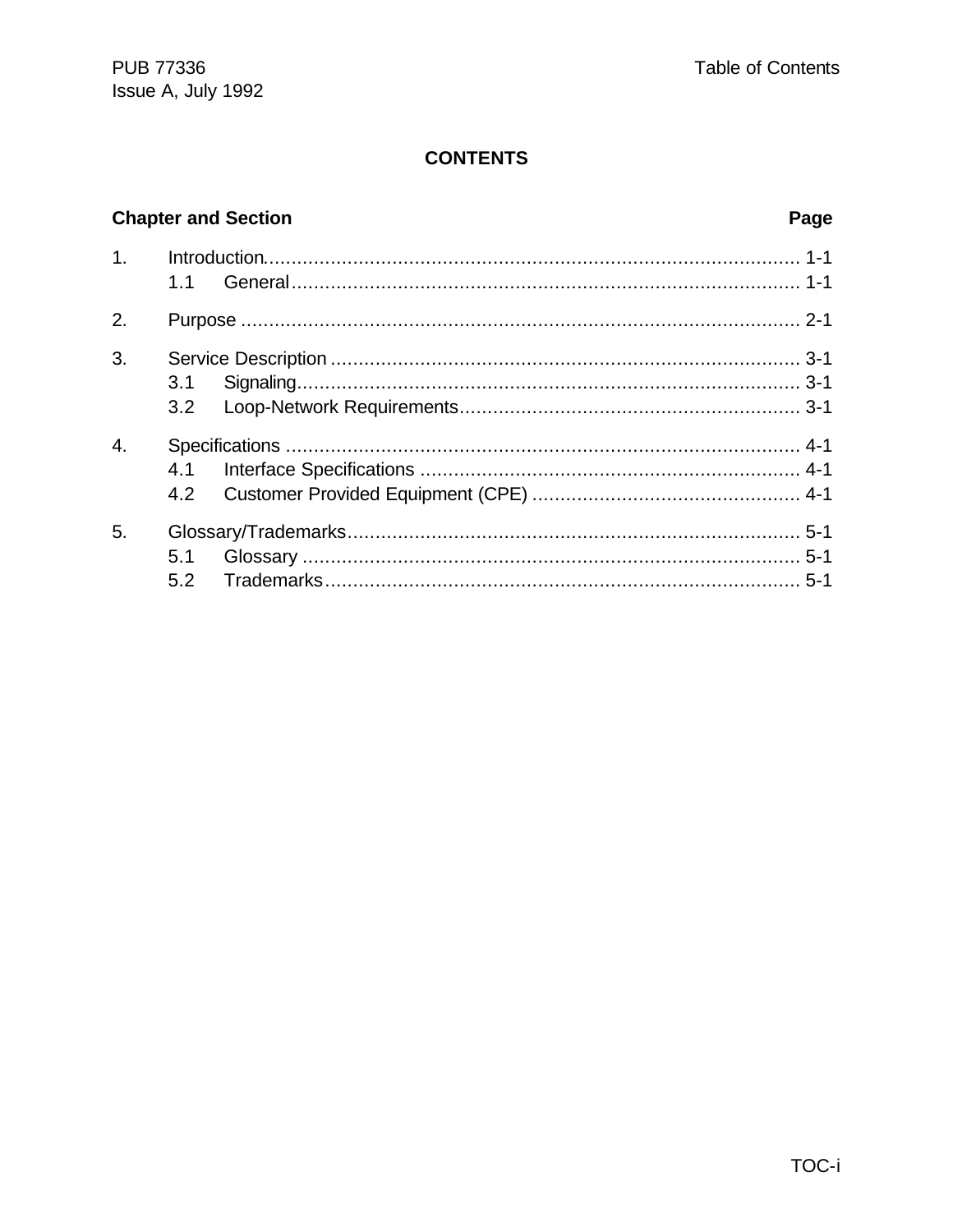# **1. Introduction**

# **1.1 General**

This publication describes the technical interface specifications for the U S WEST Communications, Inc. Answer Supervision-Line Side service offering.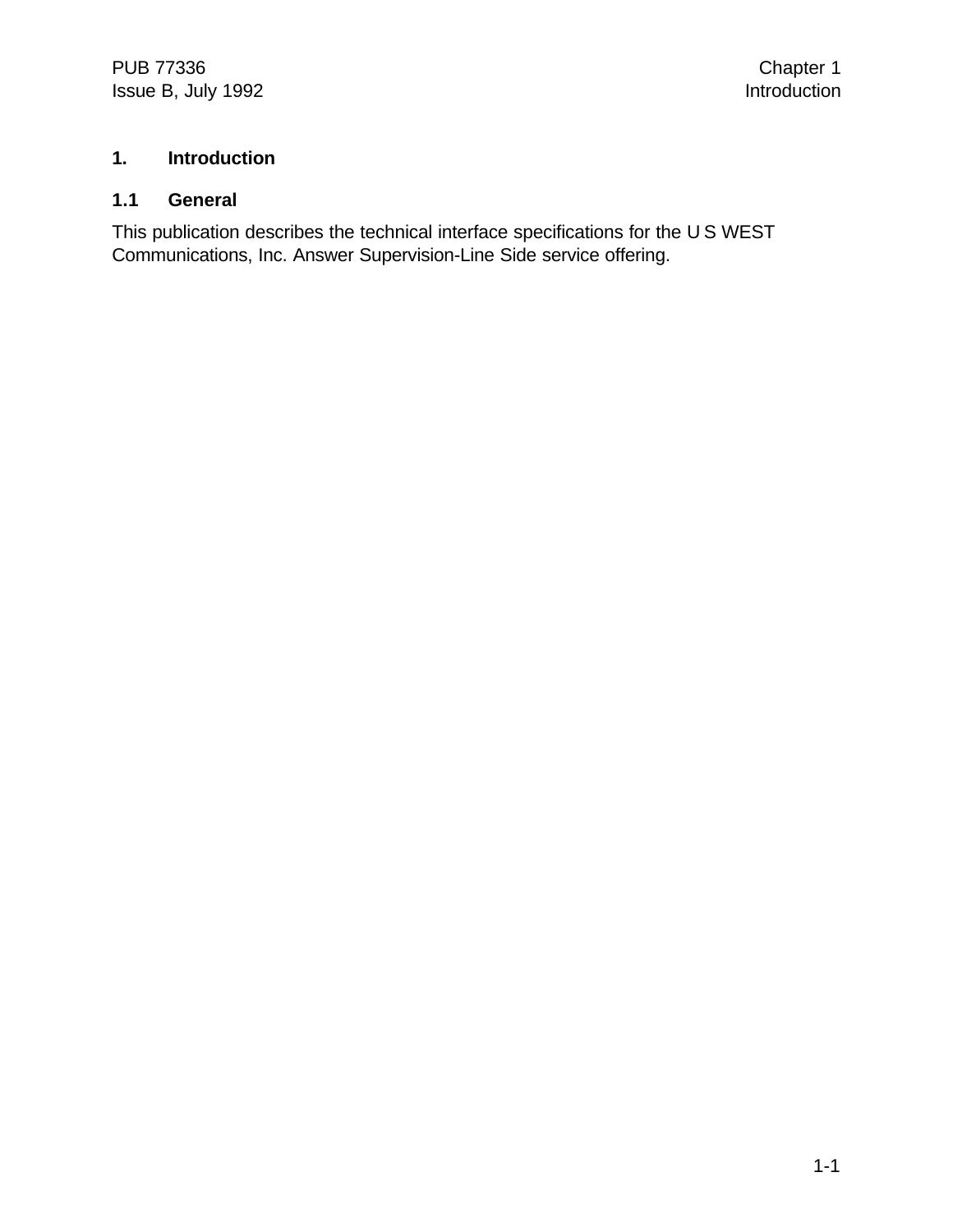# **2. Purpose**

The purpose of this publication is to describe the Answer Supervision-Line Side Service offering with sufficient technical data as to allow the manufacturer to design Customer Provided Equipment (CPE).

Answer Supervision-Line Side provides an electrical signal that is passed back to the originating end of a switched connection. This signal indicates that the called line has gone off-hook. This service offering has applicability for billing record start and end, announcement start and end, dialtone reorigination prevention, call progress sequence indications, and other uses. This service offering may be used by terminal equipment (PBX, pay telephone, call diverter, etc.) connected to the calling line to determine that the call has been answered.

Previously, this signal was available on trunks, not on lines. At present, the Disconnect Timer returns the line to an idle or normal state upon termination of the call by the called party. This timer provides the only indication to the originating end that the called party has terminated the call. This disconnect timer has a lengthy time-out interval. This interval may be too long when used with equipment that may depend on short intervals.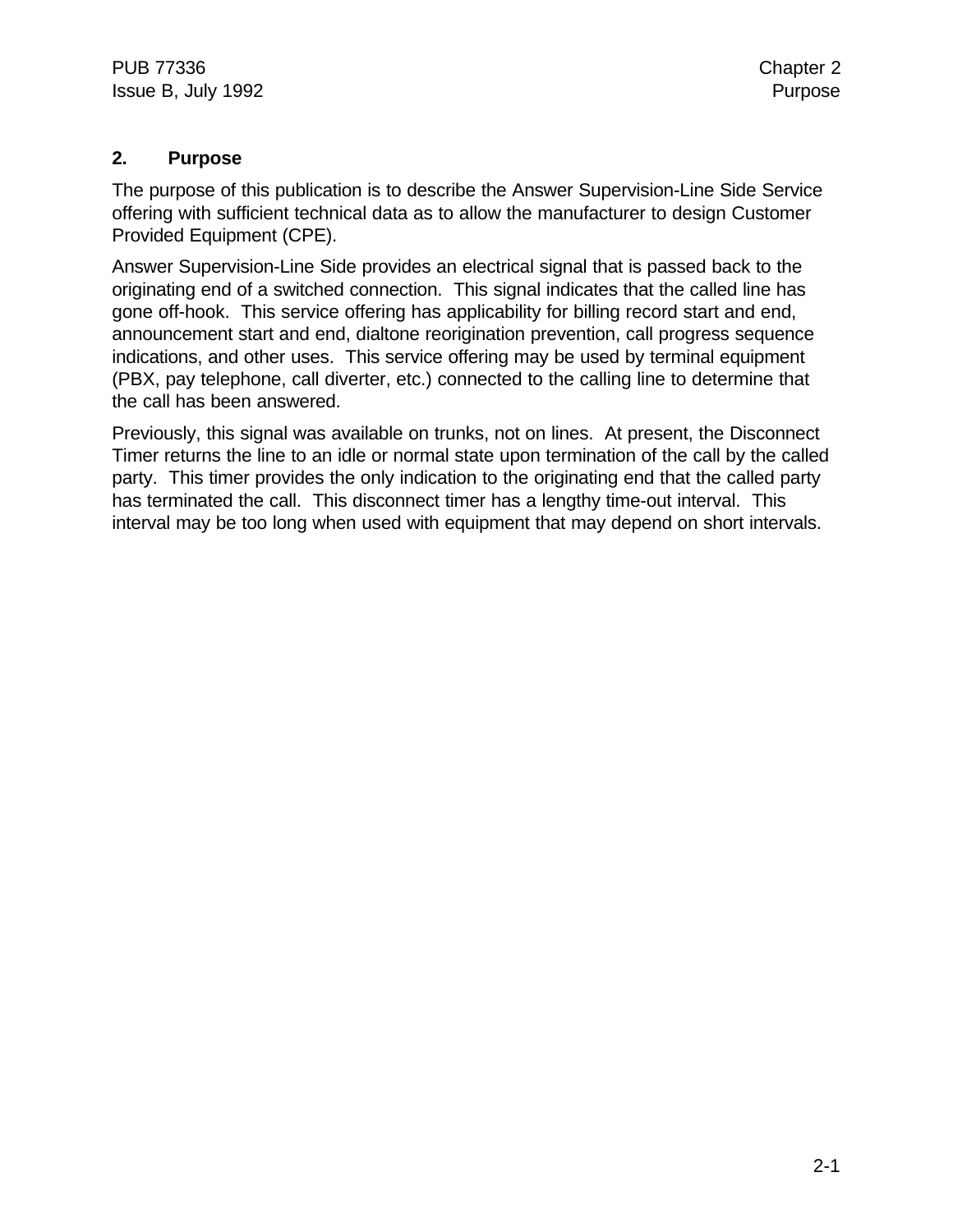# **3. Service Description**

# **3.1 Signaling**

This service provides the capability to deliver "off-hook" signals from the terminating central office to a line interface at the originating central office. This signal is a polarity reversal of the tip and ring conductors (tip-ring reversal) of the metallic facility between the calling customer and the serving central office. This signal (2 to 3 sec.), indicates that the called station has answered the incoming call. The same situation occurs when the called party disconnects prior to the calling party disconnecting. At present, this feature is only available in the DMS® family of digital switches, i.e., (DMS®10, DMS®100), and the 5ESS® digital switch with a generic of at least 5E7.

Answer indication is a reversal of -48 Volts and Ground at the line interface between the Tip and Ring conductors of a 2-Wire pair. At the time of answer, Tip and Ring are interchanged by the switching machine, so that the tip is now more negative than the ring. This reversal persists at least until the called line goes on-hook, and possibly until the calling line goes on-hook. All of the other electrical characteristics on a line equipped for answer supervision are identical to those of a normal line.

# **3.2 Loop-Network Requirements**

The subscriber loop between the serving central office and the originating customer must be comprised of metallic facilities only. All network elements of a connection using this feature must conform to LATA Switching Systems Generic Requirements (LSSGR) with respect to signaling protocols.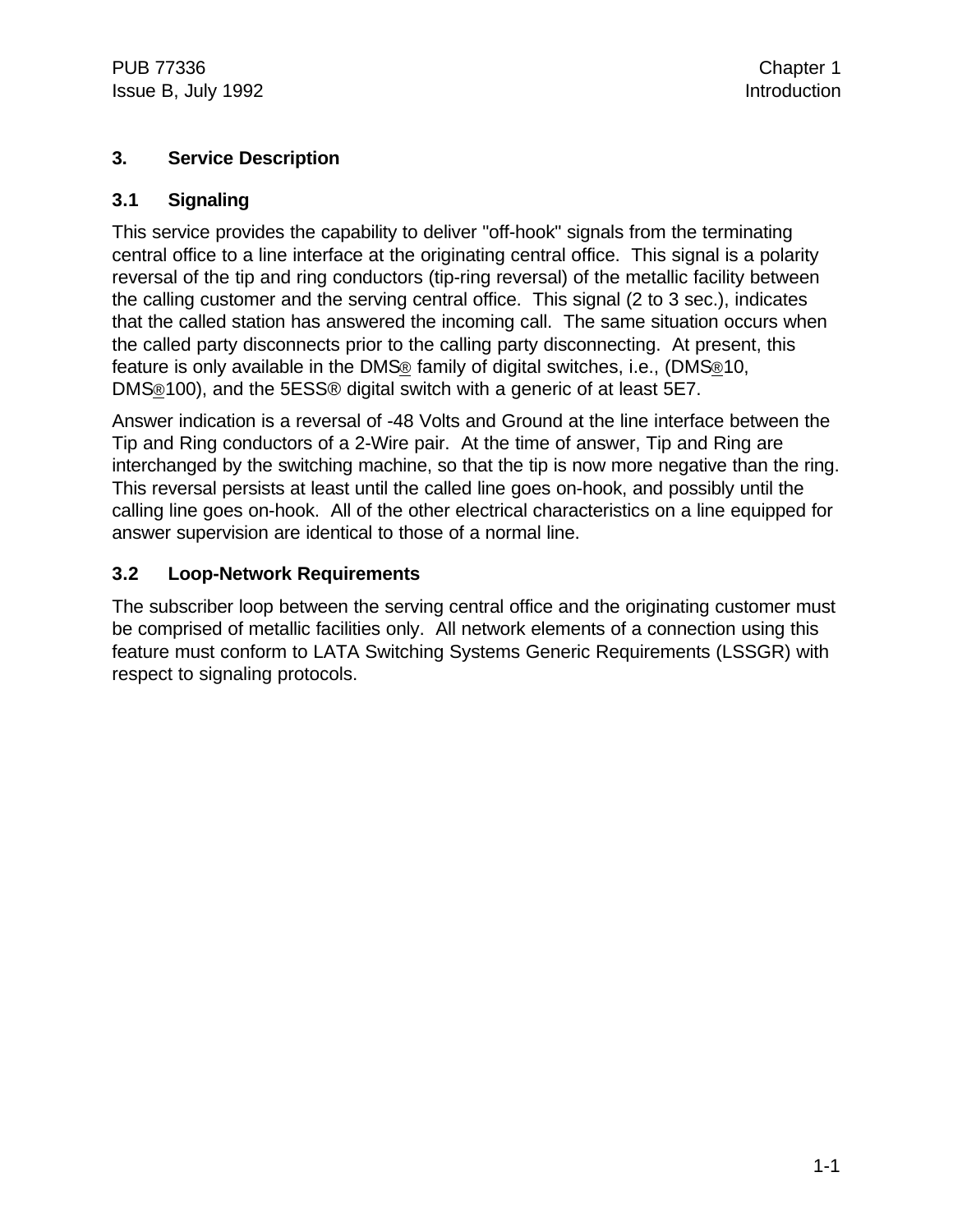PUB 77336 Chapter 4 Issue B, July 1992 **Specifications** 

# **4. Specifications**

# **4.1 Interface Specifications**

Activation/Deactivation:

- Idle: -48v on ring, tip open (Ground Start) or ground on tip (Loop Start)
- Dialing: -48v on ring, ground on tip
- Setup and Ringing: -48y on ring, ground on tip
- Talking: ground on ring, -48v on tip (line reversed)
- Disconnect Timing: (calling party hold, called party disconnects) ground on ring, -48v on tip (line reversed)
- Disconnect Timer Expires: line opens momentarily, then reverses battery (ground on ring, -48v on tip) returns momentarily, then line returns to idle state [ -48v on ring, tip open (Ground-Start) or ground on tip (Loop-Start) ].

Dual Tone Multi-Frequency (DTMF) telephone sets not equipped with polarity guards will not be able to use their DTMF pads once this reversal has occurred. Most new telephone sets are equipped with polarity guards.

# **4.2 Customer Provided Equipment (CPE)**

The CPE utilized with this service offering must meet the requirements for CPE devices as stated in FCC Part 68, and Bellcore Technical Advisory TA-NPL-000912 Compatibility Information For Telephone Exchange Service.